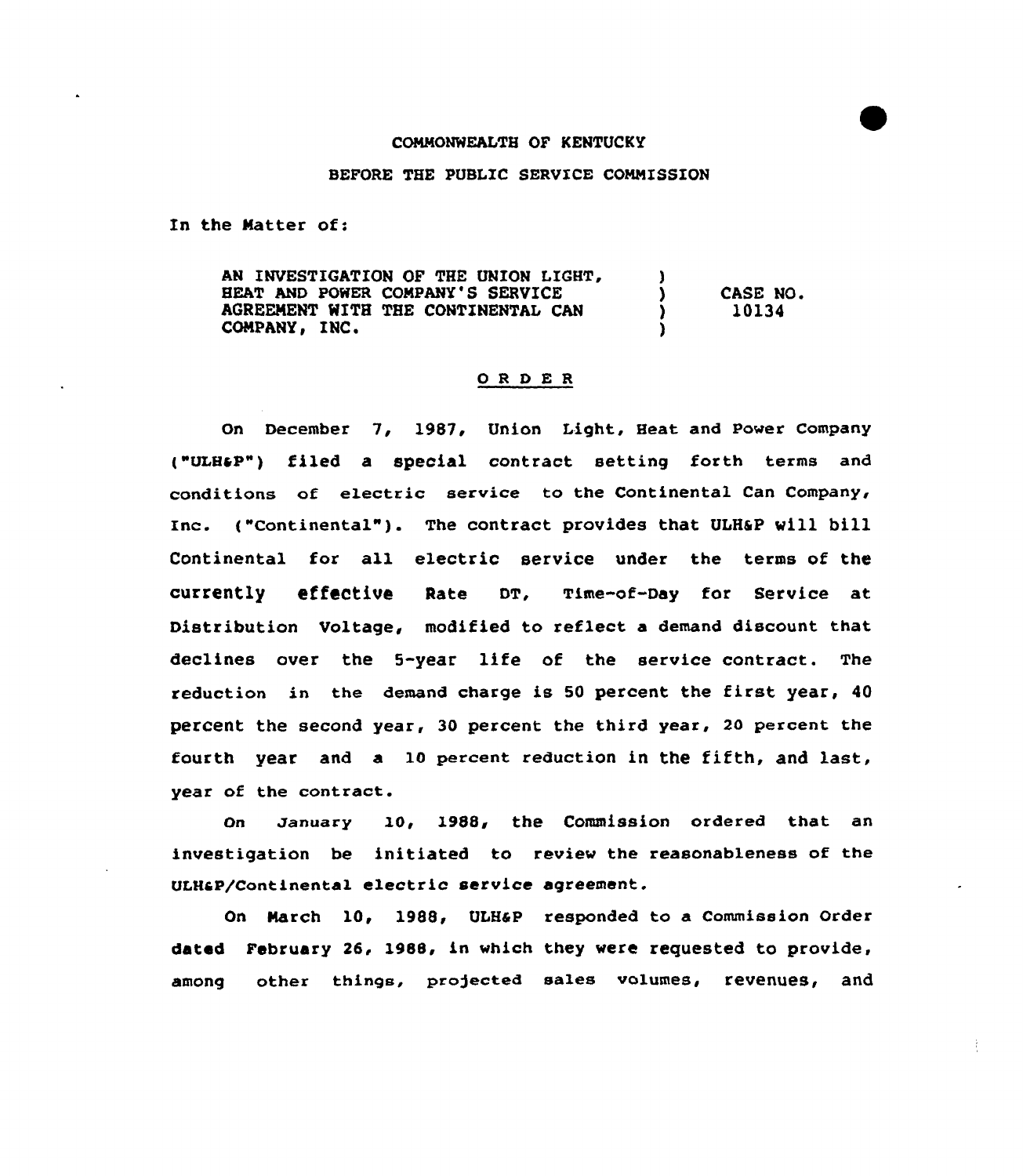expenses for Continental for the 5 years of the demand discount; and projection of the annual revenue shortfall resulting from the difference between the normal demand charge of Rate DT and the discounted demand charge offered Continental.

In response to the Order, ULH&P stated that the projected sales volumes and revenues for the 5-year discount period indicate that total charges under the standard Rate DT would amount to \$ 4,249,002. Under the proposed incentive rate, total charges for the 5-year period would be  $$3,889,002$ , or a total projected revenue difference of \$360,000.<sup>1</sup>

They further stated that the projected costs to serve continental are divided into two components: fixed and variable. The fixed cost is calculated to be \$l5,980 for each year of the discount period.<sup>2</sup> Over the 5-year period, accounting for accumulated depreciation, the total amount of fixed costs is  $$75,333.$  The 5-year total variable cost is  $$3,415,000.^3$ Therefore, the total projected cost to serve Continental for the 5-year discount period is \$3,490,333. The difference between pro)ected revenue, under the proposed incentive rate, and projected cost is \$398,669. For each year of the discount period, ULHaP will collect revenues from Continental sufficient to recover

 $\mathbf{3}$ Ibid., Attachment III.

and a straight and state

 $-2-$ 

a se proceso de la p

 $\mathbf{1}$ Responses of the Union Light, Heat and Power Company to<br>the Commission's Order dated February 26. 1988. Order dated February 26, 1988, Attachment I.

 $\mathbf{2}$ Ibid., Attachment II.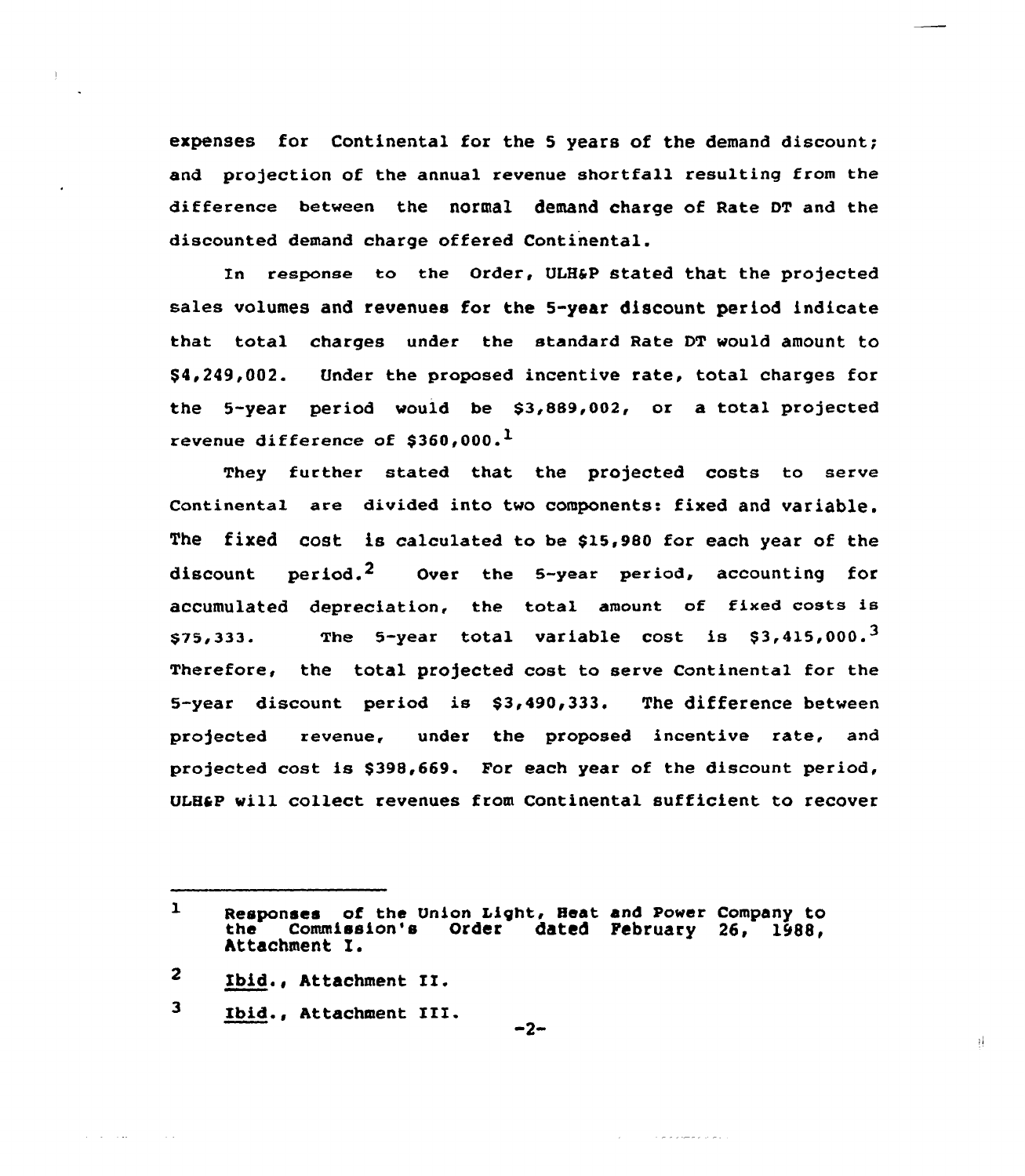its cost to serve Continental, and to contribute to total company fixed costs.

In this same Response, ULH&P offered an insight into the purpose and possible benefit of the proposed special contract with Continental. They state,

ULH&P would expect to continue to offer a special contraCt to customers whose operations reflect a minimum load on a case by case basis if such a contract is to attract either new load or to retain existing load with the result being either new jobs or retention of existing jobs which have a positive impact on the economy of the Commonwealth.

There has been a substantial increase in the number of economic development/incentive rates filed with the Commission by both electric and gas utilities during the past year. The purpose of these tariffs, according to the utilities, is to increase the amount of energy sold and/or to expand the level of capital investment and employment in the sponsoring utility's service area. Though the rate designs may vary drastically by utility, they typically provide demand discounts for new and expanding industries within the utility's service area for some specified time period (normally 5 years).

Because of the number of tariffs and their potential impact on the utility and customers, the Commission is of the opinion that a consistent policy should be developed on tariff filing and reporting reguirements. In the future< the Commission will issue

 $Ibid., pp. 3-4.$ 

 $-3-$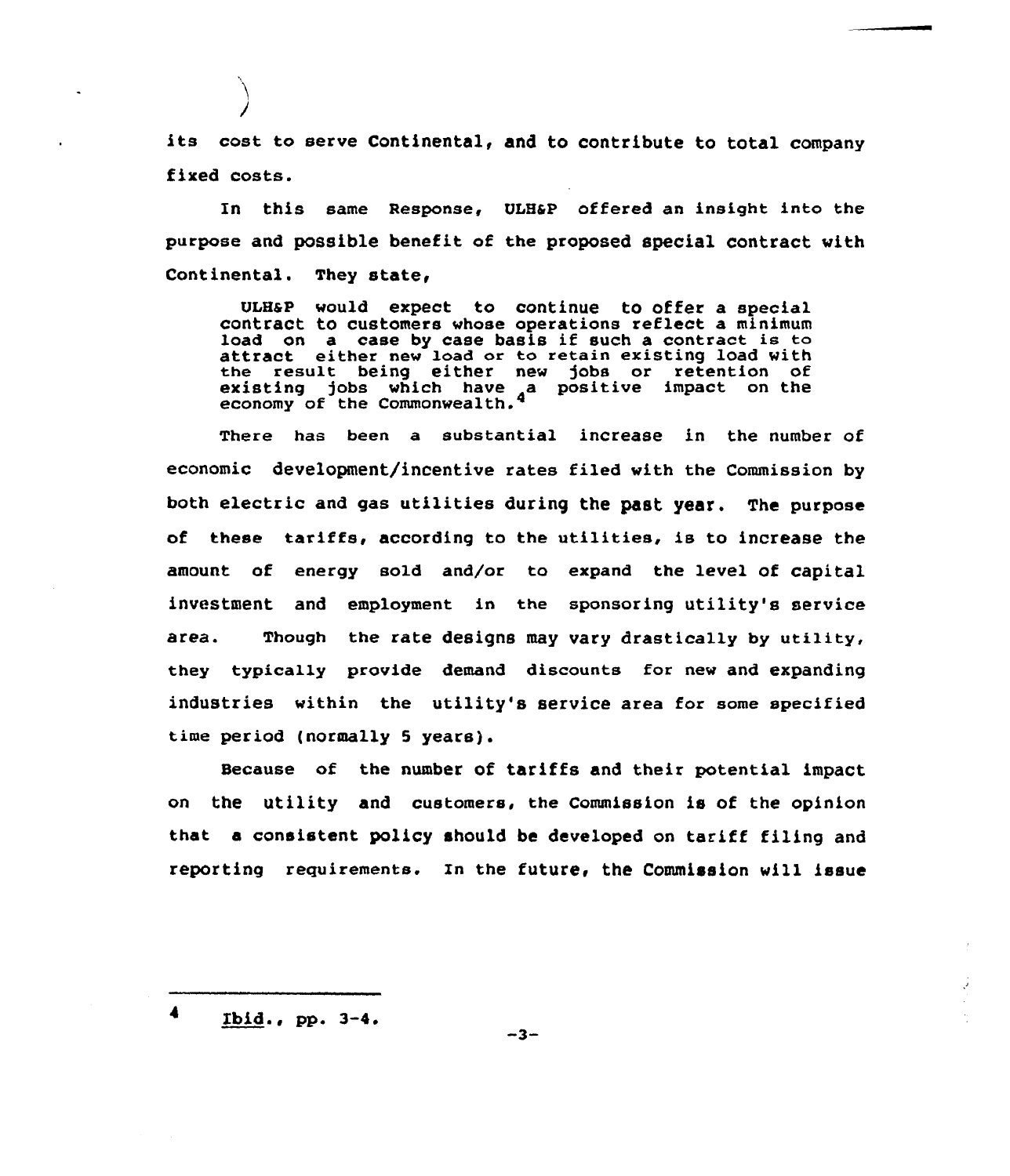SpeCifiC guidelines to be followed by all electric and gas utilities that intend to file economic development/incentive rates.

The effective date of this economic incentive agreement is a point of concern to the Commission. The agreement was entered into on November 11, 1987 and its effectiveness is specifically conditioned upon Commission approval. This condition is, however, merely a recognition that the Commission's regulation, 807 KAR 5:Oil, Section 13, mandates that these special contract agreements be filed as rate tariffs. Consequently, such agreements cannot become effective until the Commission has been given the 30 days notice required by KRS 278.180. Although the agreement was filed on December 7, 1987, ULHSP had by that date already commenced service to Continental under the agreement. The Commission admonishes ULHaP for its actions and ULHaP should take steps to ensure that no contract or agreement is implemented prior to the expiration of the notice period to the Commission.

Based on a review of the service contract and relevant materials, the Commission is of the opinion and hereby finds that GAP's service agreement with Continental is approved.

IT IS THEREFORE ORDERED that ULH&P's service contract with Continental be and hereby is approved,

 $-4-$